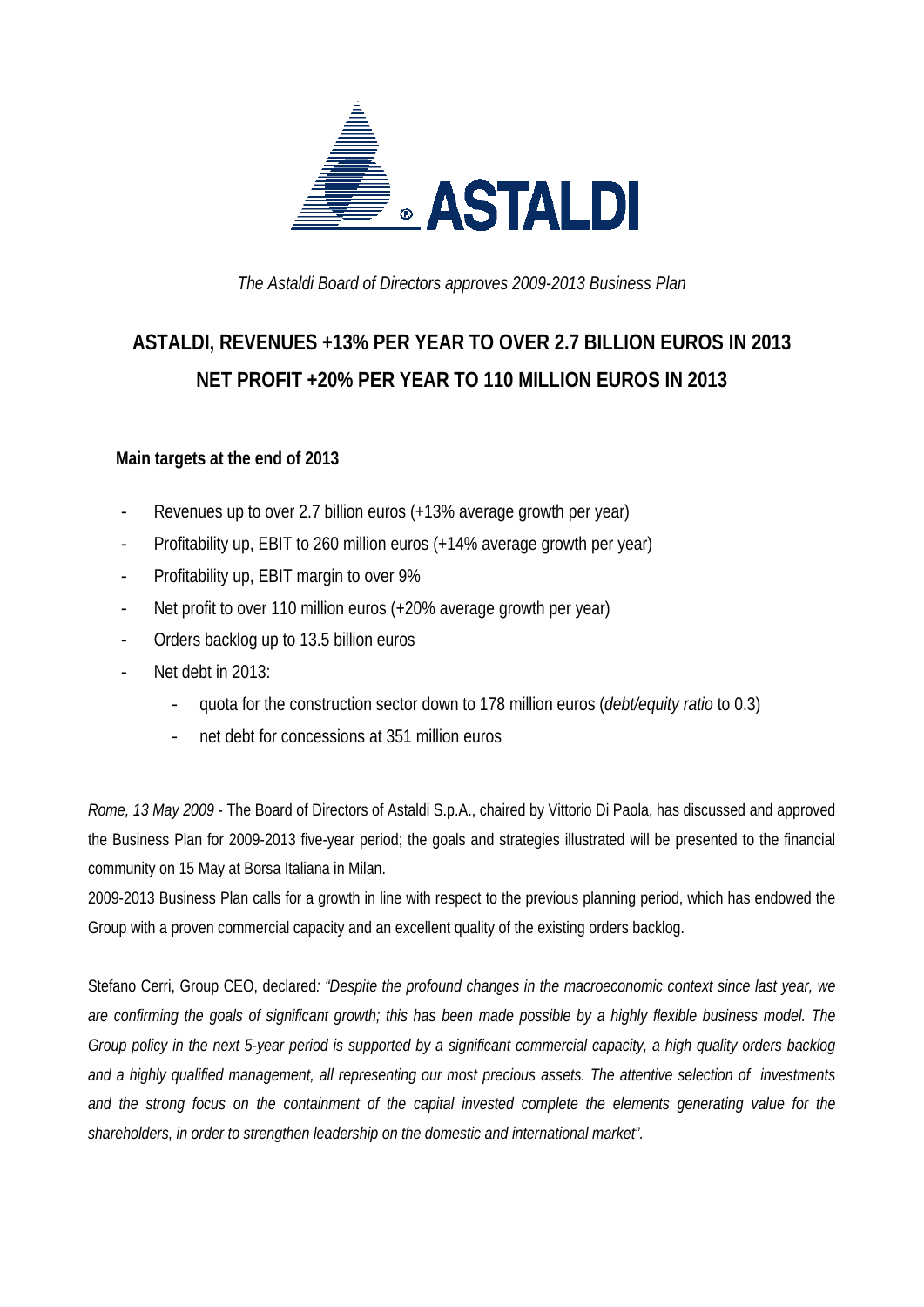#### **The targets for 2009-2013 Business Plan**

|                            |       |               | Average       |
|----------------------------|-------|---------------|---------------|
| Plan for 2009-2013         | 2008  | 2013          | annual change |
|                            |       |               | $(\%)$        |
| Orders backlog (€/bn)      | 8.5   | > 13          | --            |
| Total revenues (€/mn)      | 1,526 | > 2,750       | 13%           |
| Of which, for concessions  | n. m. | $\approx 160$ |               |
| $EBIT(\varepsilon/mn)$     | 133   | > 260         | 14%           |
| EBIT margin                | 8.7%  | $>9\%$        |               |
| Net profit $(\epsilon/mn)$ | 42    | >110          | >20%          |

#### *Economic targets*

#### **The strategic lines of 2009-2013 Business Plan**

2009-2013 Business Plan, in line with the previous plan, basically highlights three elements characterising the Group: the order backlog, consisting of quality orders having a composition such as to ensure consistent profitability; the consolidated competitive positioning, able to guarantee renewed commercial strength, also as a result of the extension of the Group's sphere of operation; management qualified to support the sustainability of the growth targets illustrated. Another innovative factor regards changes in the reference market: while on the one hand, 2008 was a year characterised by fewer resources for infrastructure investments, a recovery in public expenditure rates for infrastructures is expected in the coming financial years, both in Italy and abroad, considering that this type of investment is acknowledged as being useful to contrast the downward trend in the economic cycle.

For the next 5-year period, growth will be guaranteed by intervention on three levels of strategic development, i.e.: the strengthening of the strategic areas where the Group is traditionally present; the extension of the sphere of action to new markets in neighbouring areas, offering interesting commercial opportunities; the development of the concessions sector, not only in Italy, but also abroad.

#### Domestic market

In the next 5-year period the domestic activities will benefit from the completion of the major initiatives now in the orders backlog, for example Line C of the Rome underground (general contracting), the Turin rail junction, the Naples underground and, as project finance/concessions, Line 5 of the Milan underground, the four hospitals in Tuscany and the new hospital in Naples ("Ospedale del Mare"). In the medium term, further stimulus to business could derive from the extension of the contract value of some of these initiatives (extensions expected for the underground lines now under construction in Rome, Naples and Milan), the initiatives connected with the Expo 2015 in Milan and the investments expected for bridging the current infrastructures gap between Italy and the rest of Europe.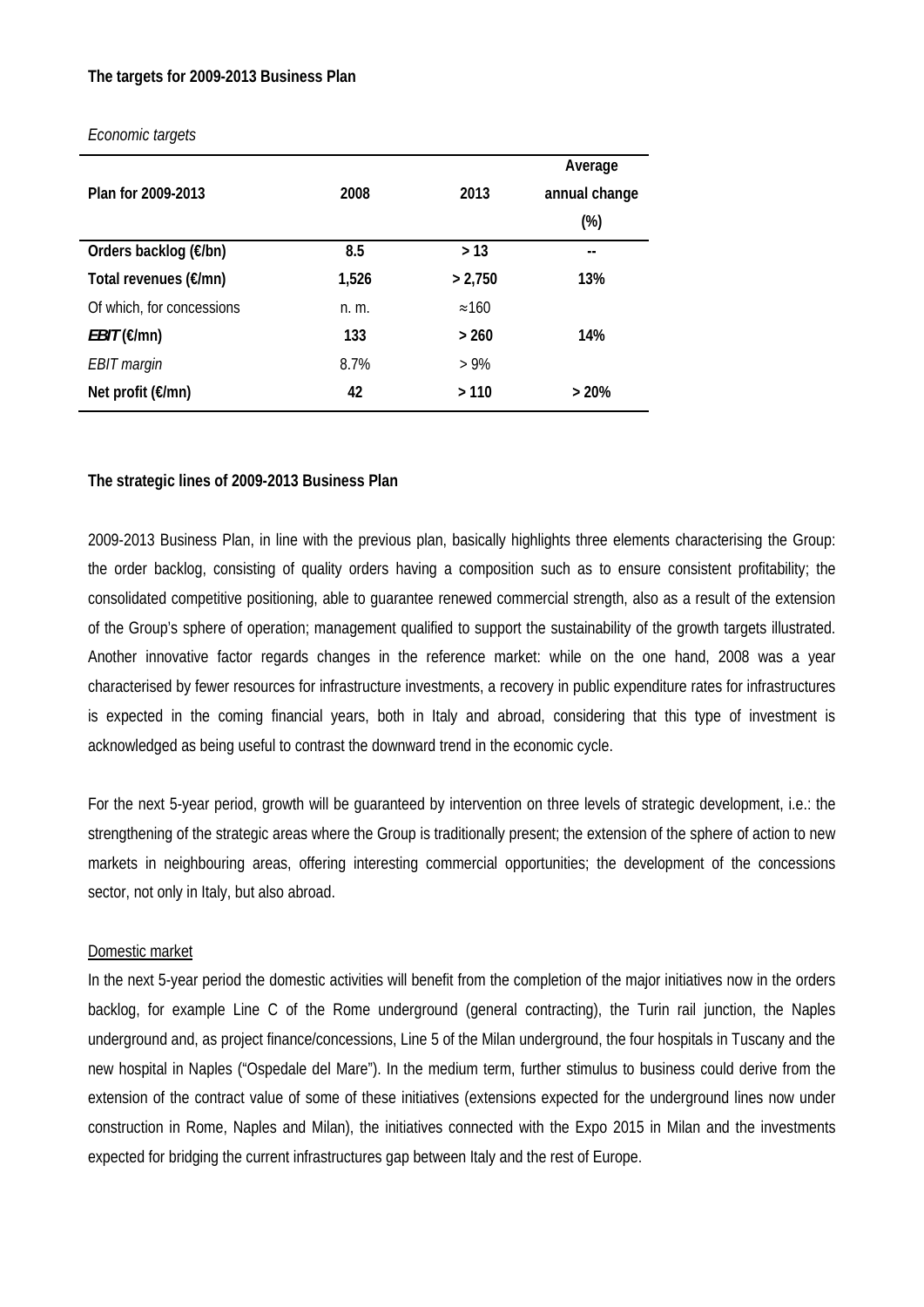#### Foreign markets

In the medium term, foreign business continues to support to planned growth. In particular, the Group aims to consolidate its role as a key player in geographical areas of major strategic interest where it is now operating. At the same time, it also aims to optimise its local presence by utilising these areas to explore neighbouring markets that can offer an adequate social and regulatory context as well as major new commercial opportunities.

The plan confirms the interest in: **Romania** and **Bulgaria**, which will benefit from the European Union cohesion funds in the forthcoming financial years, and where the Group will continue to look mainly to the transport infrastructures sector and hospital construction; **Turkey**, which apart from the major initiatives currently under way, offers interesting new opportunities in the motorway and energy concessions sector; **Algeria**, which has recently launched a major investment plan of which will benefit mainly from the transport infrastructures sector; **Venezuela**, where existing contract options can be activated for railway projects currently under way; **Central and South America**, which will offer interesting new opportunities in the transport and renewable energy sectors.

With regard to new markets, several areas have been identified as being of major interest in the planning stage: **Poland**, where the contribution of EU funds for development should offer interesting opportunities in the infrastructure transportation sector; **Chile**, which offers a reliable regulatory framework and shows an increasing demand for infrastructures in the sector renewable and energy production sectors; **Peru**, where the Government has recently launched interesting infrastructure investments.

For all these Areas, there is a focus on the geographical distribution of revenues according to which each area is expected to make a maximum contribution of approximately 10% of total revenues, in order to guarantee the adequate containment of the country risk connected with the activity.

#### Concessions market

The concessions sector is expected to further boost the growth of the Group. The new plan aims to strengthen the leadership already held on the domestic level in the sectors where Astaldi is already operating, and at the same time, a commercial focus on initiatives abroad is planned in the specific sectors of transport and energy infrastructures, where Astaldi aims to mediate the skills acquired on the domestic market. We can recall that the Group currently manages 4 parking facilities and a hospital (Mestre). For the next 5-year period, other initiatives now under construction will come into operation (a hospital in Naples, 4 hospitals in Tuscany, Line 5 of the Milan underground and a car park in Verona); the aim is to ensure the greater contribution of the health and urban transport sector. Further benefits could derive from the opening to the market of concessions in the motorway and renewable energy sectors, in Italy and abroad, also through of strategic partnerships with major international firms.

#### **The orders backlog**

The orders backlog for 2013 is expected to total 13.5 billion euros (8.5 billion euros at the end of 2008), with 58% of the activities linked to the domestic market and the remaining 42% deriving from foreign markets, where the average lifetime of the initiatives is approximately 3/4 years, and thus characterised by a higher turnover compared to average Italian levels (5 years). The structure of the orders backlog is coherent with the previous planning period, with further orientation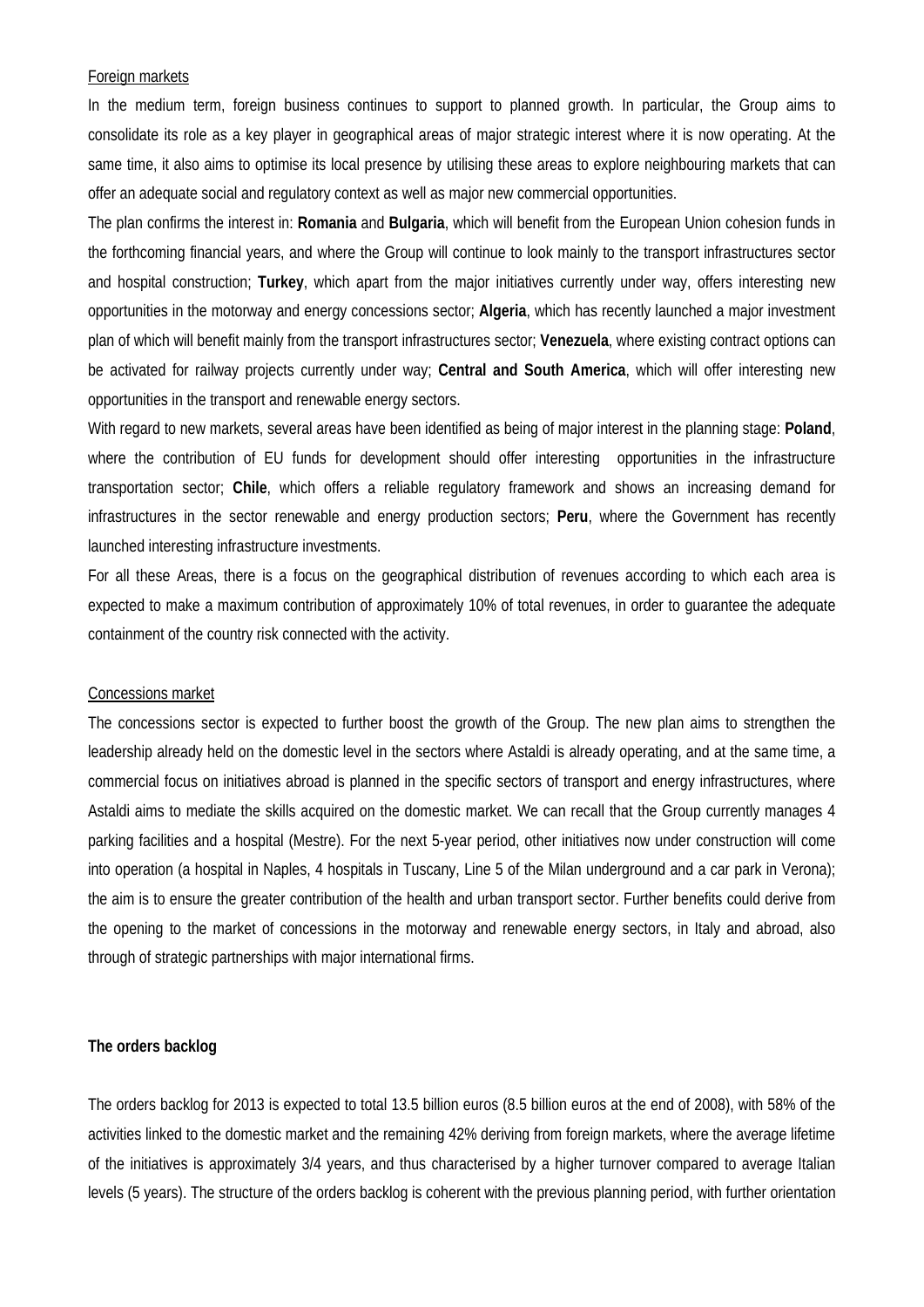of the activities towards concessions sector, which account for 34% with approximately 4 billion euros of initiatives. The remaining 66% refers to initiatives under construction; in particular, transport infrastructures account for 55%, confirmed as the Group's major interest. The energy and environment sector accounts for 9% and the civil engineering and industrial sector accounts for the remaining 2%.

#### **Economic targets**

The next 5-year period sees an increase in sales and in the main profitability indicators which are partly based on the existing income capacity of the Group. In this regard, it is important to point out that the orders already acquired and now included in the backlog guarantee not only 100% of the revenues planned for the current year, but also 90% of those expected for 2010, as well as over 55% of 2012 and 40% of 2013.

Total revenues at the end of the planning period total over 2.7 billion euros, with a forecast average annual growth of 13% as compared with 1.5 billion euros at the end of 2008. The traditional weight of the construction sector is confirmed, associated with a growing contribution coming from concessions activities that will tend to account for 6% of total revenues in 2013 and 10% of total revenues in the following years. The achieving of these goals will be ensured by income from the management of the Mestre Hospital and 4 parking facilities in Italy starting from 2009, with further initiatives in the health and transport infrastructures sector, in Italy and abroad, in the coming financial years.

Profitability is planned to grow thanks to the combined effect of increasing margins for projects under construction, in Italy and abroad, and the start-up of the management phase of the concession initiatives now in the backlog. EBIT is expected to rise from 133 million euros in 2008 to 260 million euros at the end of 2013 (+14% average annual growth in the period). The EBIT margin is expected to grow and exceed 9% in 2013.

Net profit is expected to reach over 110 million euros in 2013, compared to 42 million euros in 2008, with an average annual growth of 20%.

#### **Main assets targets**

Planned growth for the 2009-2013 period is based on a sustainable development plan built over the years, aiming at the improvement of the rotation rate of working capital which, in the next financial years, will start to enjoy the benefits of more stable cash flows from an increasingly high quality orders backlog. Investments in construction activities are planned to set to normalized levels (approx. 3% of total revenues), with resources allocated to the increase of concessions investments. The construction sector, therefore, will see a growth in sales together with a reduction in net debt.

Thanks the considerable capacity of the construction sector to produce cash flows, net financial debt for the construction sector is expected to fall to 178 million euros in 2013, with a debt/equity ratio of 0.3.

The cash flow produced by the construction sector will be employed in new investments for concession/project financing activities, which offer interesting return on capital invested, as well as remuneration for the shareholders, with a payout of approximately the 30%.